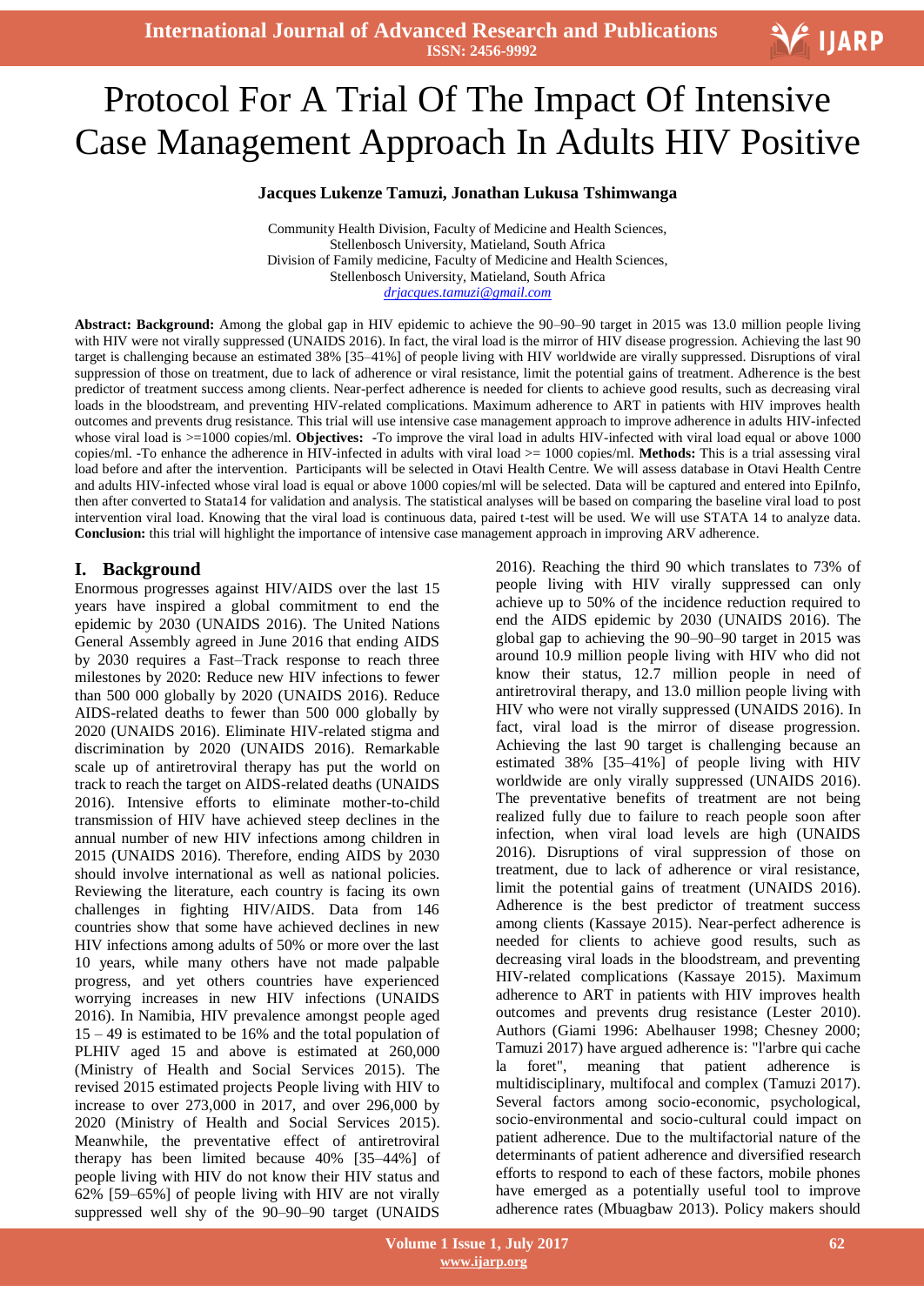

propose the combination of more than two communitybased interventions to strengthen patient adherence [\(Tamuzi 2017\)](file:///C:/Users/DOC/Documents/Doc%20combination/Tamuzi%202017). Patient adherence should involve medical staffs, families and communities. In this trial, we will emphasize the role of medical staffs in enhancing patient adherence. Authors have shown that frequent contact with health care and other social services within a case management–based system may further facilitate good adherence in particular patient populations [\(Smith-](file:///C:/Users/DOC/Documents/Doc%20combination/Smith-Rohrberg%202006)[Rohrberg 2006](file:///C:/Users/DOC/Documents/Doc%20combination/Smith-Rohrberg%202006) ; [Conway 2007\)](file:///C:/Users/DOC/Documents/Doc%20combination/Conway%202007). Thus, a multidisciplinary individualized approach that proactively addresses potential adherence issues with regular reinforcement may be the most practical way to support adherence in persons with HIV infection [\(Frick 2006](file:///C:/Users/DOC/Documents/Doc%20combination/Frick%202006) ; [Conway 2007\)](file:///C:/Users/DOC/Documents/Doc%20combination/Conway%202007). Case management based system that includes Motivational interviewing (which, by its design, is meant to mitigate this concern) has shown modest favorable impacts on subsequent adherence [\(Golin 2006\)](file:///C:/Users/DOC/Documents/Doc%20combination/Golin%202006). In addition, maintaining an honest, open, nonpaternalistic care provider–patient relationship is critical to addressing adherence and its barriers [\(Conway 2007\)](file:///C:/Users/DOC/Documents/Doc%20combination/Conway%202007). Then, authors call all those intervention "intensive case management approach".

### **II. Research question and objectives**

- To improve the viral load in adults HIV-infected with viral load equal or above 1000 copies/ml.
- To enhance the adherence in HIV-infected in adults with viral load  $\ge$  = 1000 copies/ml.

In adults HIV-infected with viral load >= 1000 copies/ml, is intensive case management approach effective in enhancing the viral load before and after interventions?

# **III.Methods**

We hypothesize that intensive case management approach will enhance the viral load and the adherence in adults HIV-infected adults. The study is a mini-trial assessing the outcome before and after the intervention. Participants will be selected in Otavi medical centre. We will assess database in Otavi Medical Centre. Adults HIV-infected whose viral load is equal or above 1000 copies/ml will be selected.

### **Study Population and Study Sample**

Between October 2016 and July 2017, we will identify a convenience sample of 50 adults HIV infected in Otavi Medical Centre. Patients will be aged between 15-64 years. Otavi is a town located in the Otjozondjupa Region of northern Namibia with a population around 11000 residents [\(Hope for hopeless project 2009\)](file:///C:/Users/DOC/Documents/Doc%20combination/Hope%20for%20hopeless%20project%202009). It is the district capital of the Otavi electoral constituency. The community is variable and consists of people from a variety of tribes, even if its largest tribe consists of the Damara people [\(Hope for hopeless project 2009\)](file:///C:/Users/DOC/Documents/Doc%20combination/Hope%20for%20hopeless%20project%202009). Otavi is a traffic hub where the national roads B1 and B8, as well as the main street 1039 are in intersection [\(Support ulm](file:///C:/Users/DOC/Documents/Doc%20combination/Support%20ulm%20e.v%202015)  [e.v 2015\)](file:///C:/Users/DOC/Documents/Doc%20combination/Support%20ulm%20e.v%202015). These hubs present so called "hot-spots" are known as being high-risk areas for the spreading of HIVinfections [\(Support ulm e.v 2015\)](file:///C:/Users/DOC/Documents/Doc%20combination/Support%20ulm%20e.v%202015). According to recent estimates for this region, the accumulation of HIVinfections among the adult population is likely to be over

 50% [\(Support ulm e.v 2015\)](file:///C:/Users/DOC/Documents/Doc%20combination/Support%20ulm%20e.v%202015). A discussion hold among youth in Otavi in 2006 identified several problems that could allow the HIV pandemic to progress. During the discussion, the youth acknowledged the fact that they drink too much alcohol, having many partners and unprotected sex [\(WIMSA 2006\)](file:///C:/Users/DOC/Documents/Doc%20combination/WIMSA%202006).

Inclusion criteria

We will include adults HIV-infected aged from 15-64 years with VL>= 1000 copies that are follow up in Otavi clinic.

 Exclusion criteria HIV/TB co-infection patients, inpatients and HIVinfected pregnant women will be excluded from this trial.

### **Interventions**

We developed our interventions through a process of identifying main barriers and solutions to improve adherence in adults HIV-infected. The principal investigator will use Life-Steps protocol during his medical consultations. Life-Steps is a single session intervention utilizing cognitive-behavioral, problemsolving (D"Zurilla, 1986; Safran 2001), and motivational interviewing (Miller1991; Safran 2001) techniques to enhance motivation, rehearse adherence- related behaviors, and solve problems that interfere with adherence to HIV medications. We will call HIV-infected adults with VL>=1000 copies/ml in Otavi clinic. The medical doctor will assess the holistic needs of patients through medical consultation. With the help of the client, family members, nurses and community support, we will prioritize the needs of the client. In collaboration with case manager, adherence will be enhanced through regularly advice calls, SMS (one monthly call and weekly SMS) and medical discussions. The duration of the intervention is estimated six months. Those symbiotic interventions are called "intensive case management approach".

### **Outcomes assessment**

The primary outcome will be the proportion of adults with viral load less than 1000 copies/ml after three and six months of intervention. Primary outcomes will be assessed through medical laboratory results. The secondary outcome is adherence assessment; through selfreported HIV treatment adherence.

# **IV. Data collection and management**

The principal investigator will choose the files in which the VL will be equal or above 1000 copies/ml. Once eligibility has been confirmed, the nurse will contact eligible participants if they are ready to decide whether or not to join the trial. If so, she will give the participant a consent form (See annex). After patient has checked that the consent form is understood, the nurse will invite the participant to sign the form, add her own name and countersign it. One copy of the consent form will be given to the participant, another will be filed in the clinic case notes, and the third will be posted to the Trial team. Data collection will be conducted by the principal investigator in medical consultation room. Medical records will be used to assess demographic details and primary outcome.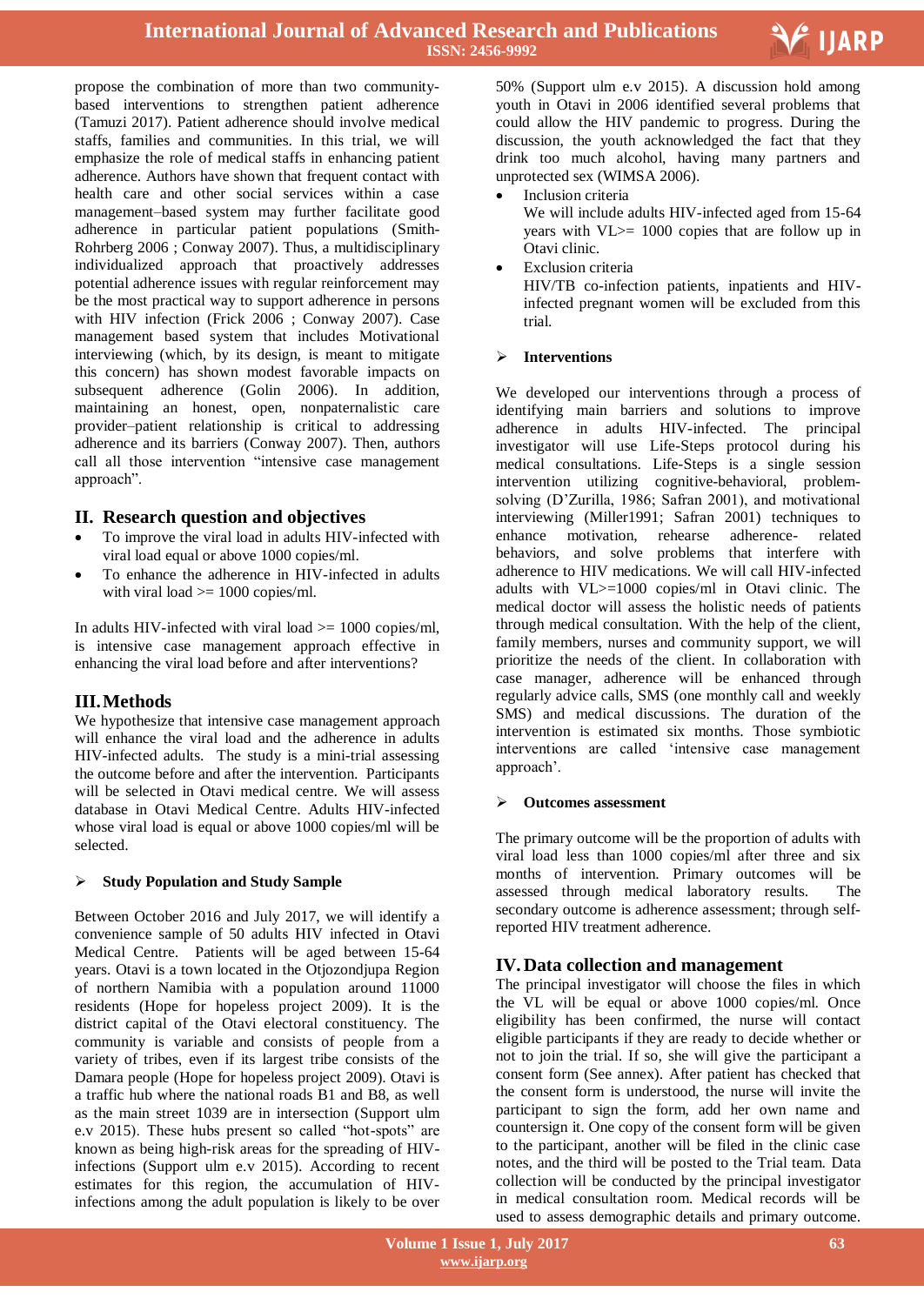The completeness of the intervention will be assessed through the intervention description form. A selfadministered questionnaire will be design to assess the secondary outcome. Baseline data (3 months before the intervention) will be collected for all outcomes. Then, the trial team will assess data trough database creates specifically for the trial. Data will be handled, computerized and stored in accordance with the Data Protection Act, 1998. Participants will be identified on the study database using a unique code and initials. The investigator will maintain accurate patient records/results detailing observations on each patient enrolled. All participant contact information data will be stored on spreadsheets within the recruiting internet site, which will have restricted access from password protected computers.

# **V. Discontinuation / Withdrawal of Participants from Trial**

Each participant has the right to withdraw from the trial at any time. In addition, the Investigator may discontinue a participant from the trial at any time if the Investigator considers it necessary for any reason including:

- Significant protocol deviation
- Withdrawal of Consent
- Loss to follow up

## **VI.Ethics**

In the start of trial, investigators will obtain ethical approval from the Otavi Clinic. Then after, clearance will be also obtained from Otjozondjura Region and the Namibian Ethic committee. Questionnaires and consent forms will be created in English, translated into, and backtranslated; all translations and back-translations will be submitted for Ethics Committee review. Once all these approvals will be granted, verbal consent will be obtained from the participants in the study. Investigators collecting the data will be trained to deal with study. We will assure respondents of privacy and confidentiality as such names and HIV status will not be included in the study. Respondents will also be informed that participation in the study will be voluntary and that, their treatment will not depend on whether or not they accept to participate. The risk of stress and anxiety due to discussion about HIV, HIV testing, and disclosure of HIV status will be minimized by conducting all discussions in a private space. Investigators will assure that none of the information collected through the trial will likely affect a subject's relationship with other individuals (e.g., patientphysician, family relationships) or influence the subject"s HIV treatment at the research site. All data will be protected in locked cabinets or in password-protected computers equipped with anti-virus.

# **VII. Analysis plan**

Data will be captured and entered into EpiInfo and converted to Stata14 for validation and analysis. The Excel datasheets will be cleaned and scanned. Excel datasheets will be imported into STATA 14 format for analysis. Normality checks on all data will be conducted prior to further analysis. No imputation of missing values will be carried out for subjects.

 $\triangleright$  Ground rules for the statistical analyses

The statistical analyses will be based on comparing the baseline viral load to post intervention viral load. Known that the viral load is continuous data, paired t-test will be used. We will use STATA 14 to analyze data.

Subgroup analysis

Subgroup analyses will be performed after stratification of primary outcome in different barriers affecting adherence among which food security, limited access to care, comorbid conditions, forgetfulness and gender.

## **VIII. Post recruitment retention strategies**

Support from the study team will be offered to participants to resolve any such problems. An information sheet will be given to all participants during the intervention period reminding stage of the study procedures. The fees of N\$30 will be a reminder of the strategies suggested during training, but will also be informed by feedback from the routine telephone contacts made with the trial research in the four weeks after patients recruitment starts. Participants, who completed one-week questionnaire has not been received by the research team three weeks postrecruitment, will receive a reminder from the study researcher. Reminders will be issued by telephone as indicated in the participant contact details given during the recruitment. Attempts to contact non-responders will continue until contact is made or for a maximum of one week. A similar process will be followed for the 8 weeks.

# **IX. Registering the trial**

This study will be registered to clinical trials (www.clinicaltrials.gov). The clinical trial will be registered based on with the criteria of World Health Organization (WHO) or International Committee of Medical Journal Editors (ICMJE). After registering the study, a unique trial number will be assigned which will be mentioned in the published protocol and the final report. And then, the trial registration date is recorded.

# **X. Good clinical practice (GCP)**

The investigator will ensure that this trial is conducted in accordance with relevant regulations and with Good Clinical Practice. Then, trial staff will be trained as clear as possible in GCP. Regular monitoring will be performed according to GCP. Data will be evaluated for compliance with the protocol and accuracy in relation to source documents. Following written standard operating procedures, the monitors will verify that the clinical trial is conducted and data are generated, documented and reported in compliance with the protocol, GCP and the applicable regulatory requirements. The Investigator will ensure that this trial will be conducted in accordance with the principles of the Declaration of Helsinki. The protocol, informed consent form, participant information sheet and any proposed advertising material will be submitted to an appropriate Research Ethics Committee, regulatory authorities, and host institution(s) for written approval. The principal investigator will submit during the clinical trial, a monthly ongoing Report to the research ethics committee, host organisation and Sponsor. In